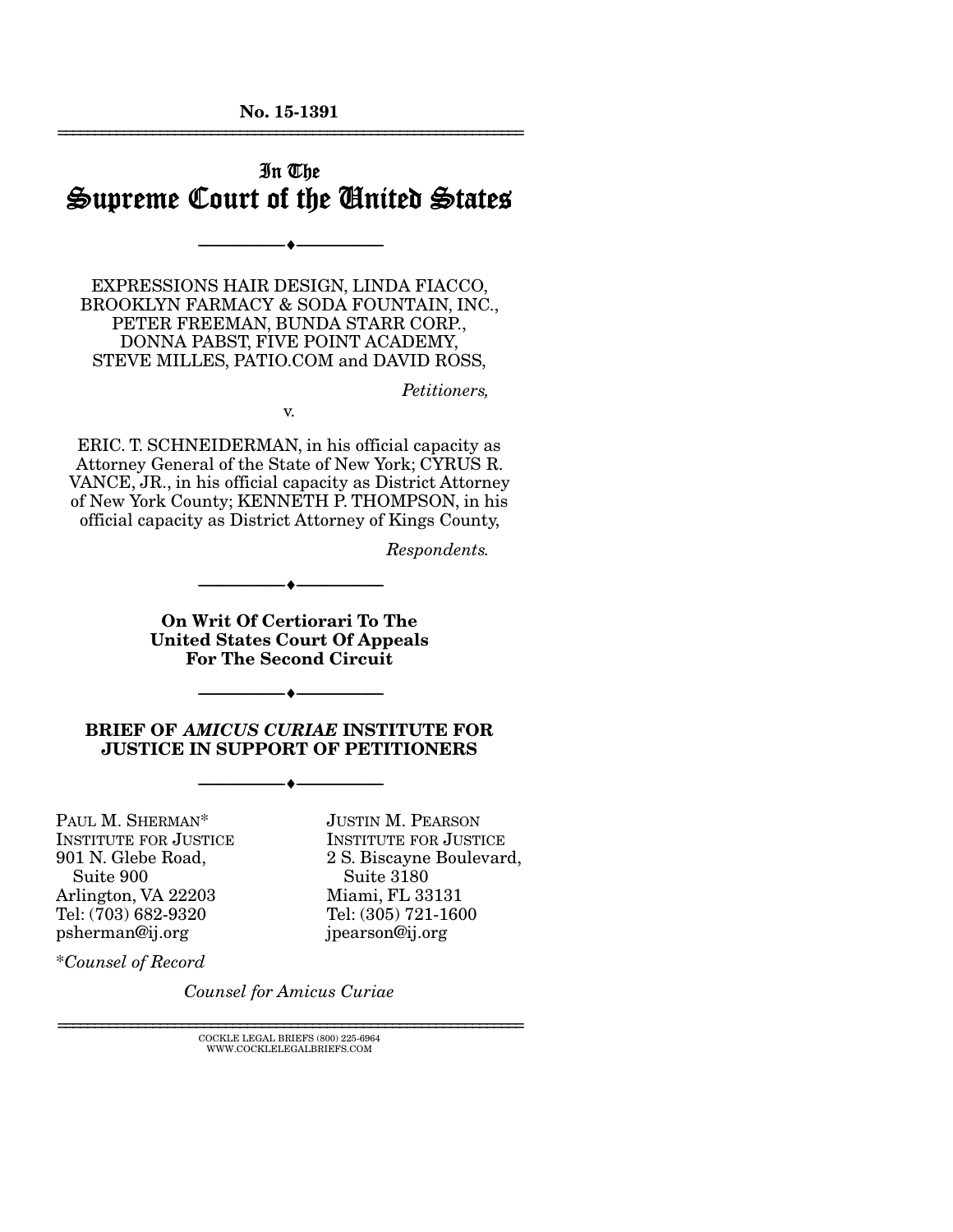# TABLE OF CONTENTS

# Page

| INTEREST OF AMICUS CURIAE                                                                                                                     |   |
|-----------------------------------------------------------------------------------------------------------------------------------------------|---|
|                                                                                                                                               | 2 |
|                                                                                                                                               | 3 |
| Under Humanitarian Law Project, Section<br>$\mathbf{A}$<br>518 regulates speech because it is triggered                                       | 3 |
| <i>Humanitarian Law Project</i> used the same<br>В.<br>commonsense logic this Court has always<br>used in commercial-speech cases for distin- | 7 |
|                                                                                                                                               |   |
|                                                                                                                                               |   |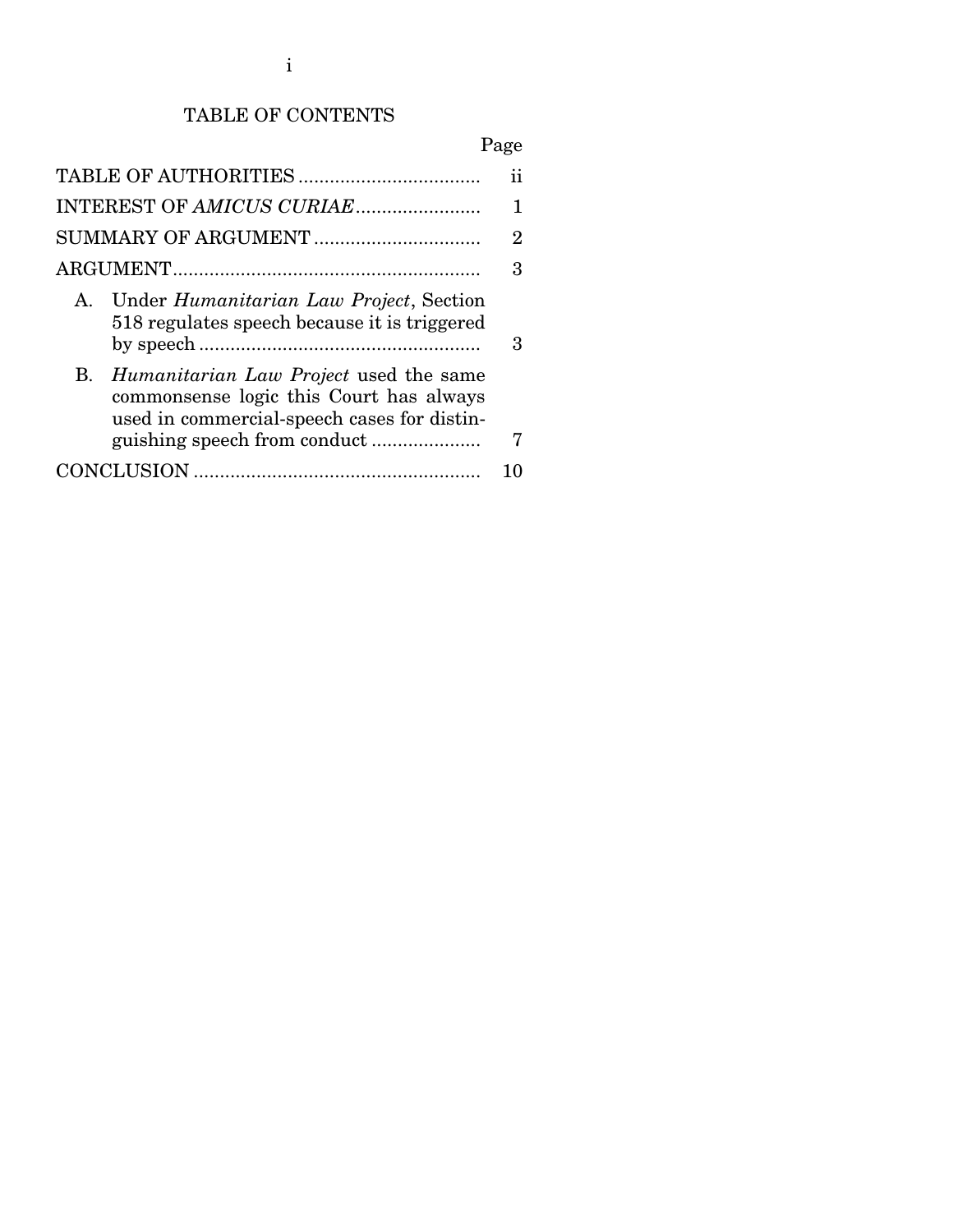## TABLE OF AUTHORITIES

# Page

## CASES

| Dana's R.R. Supply v. Attorney Gen., Fla., 807                                         |  |
|----------------------------------------------------------------------------------------|--|
| Holder v. Humanitarian Law Project, 561 U.S. 1                                         |  |
| Peel v. Attorney Disc. Comm'n of Ill., 496 U.S. 91                                     |  |
| United States v. O'Brien, 391 U.S. 367 (1968) 5                                        |  |
| Va. Bd. of Pharmacy v. Va. Citizens Consumer<br>Council, Inc., 425 U.S. 748 (1976)3, 7 |  |
| Village of Hoffman Estates v. Flipside, 455 U.S.                                       |  |
|                                                                                        |  |

# **CODES**

### RULES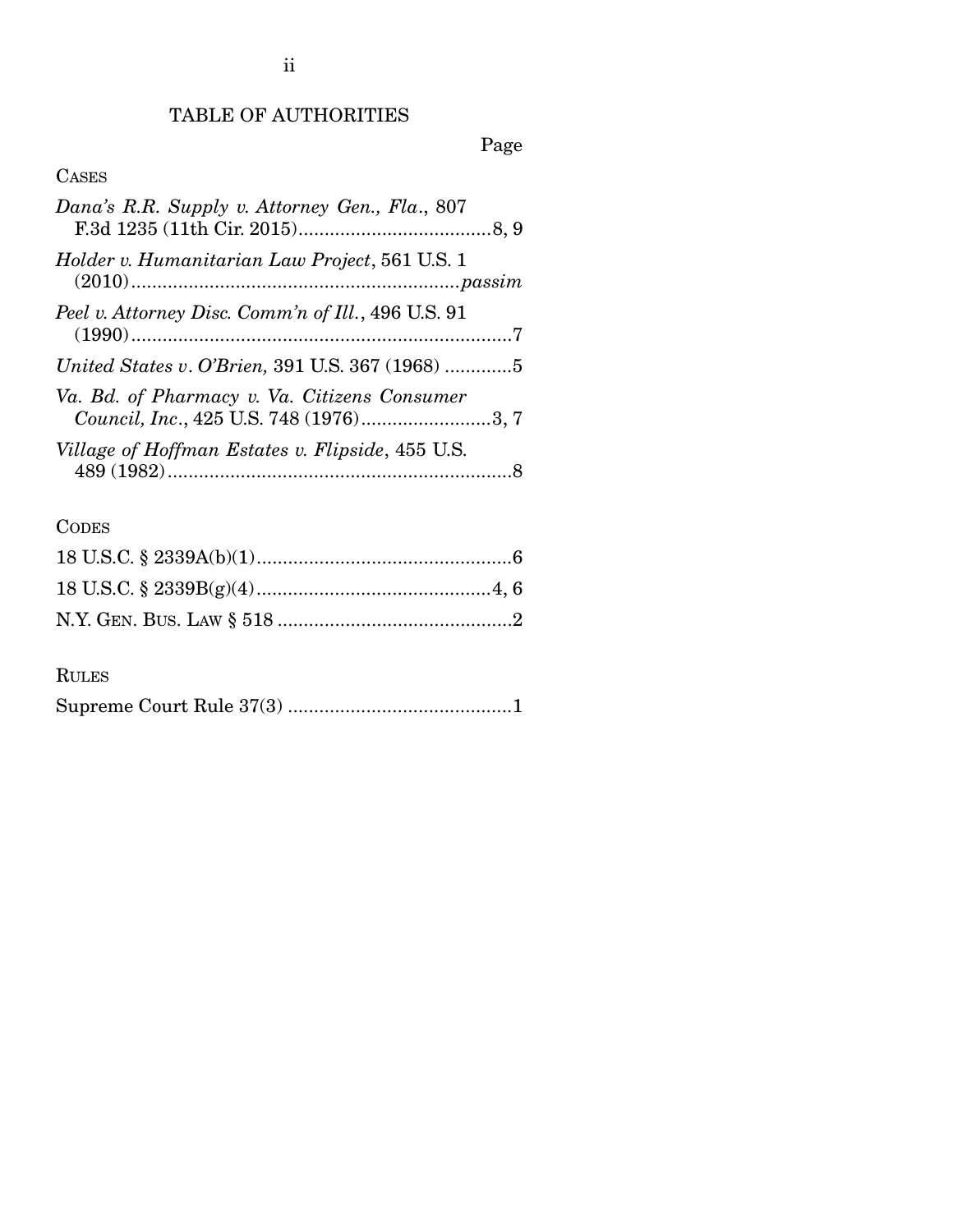#### INTEREST OF *AMICUS CURIAE*<sup>1</sup>

 The Institute for Justice is a nonprofit, public-interest legal center dedicated to defending the essential foundations of a free society: property rights, economic liberty, educational choice, and freedom of speech. As part of its mission to defend freedom of speech, the Institute for Justice challenges laws across the nation that regulate a wide array of both commercial and noncommercial speech. In much of this litigation, *amicus* has been confronted with the central question presented in this case: whether a restriction on communicating certain information should be characterized as a restriction on "speech" (and therefore subject to robust judicial scrutiny) or whether it should instead be characterized as a restriction on "conduct" (and therefore subject only to rational-basis review).

 The Second Circuit got this vitally important constitutional question wrong. In doing so, the court broke with binding Supreme Court precedent, most notably *Holder v. Humanitarian Law Project*, 561 U.S. 1 (2010). Although *Humanitarian Law Project* is one of this Court's most recent and most authoritative pronouncements on the test for distinguishing regulations of speech from regulations of conduct, the Second Circuit

<sup>&</sup>lt;sup>1</sup> No party or party's counsel authored this brief in whole or in part, and no party or party's counsel contributed money that was intended to fund preparing or submitting this brief. No person – other than the *amicus curiae* – contributed money that was intended to fund preparing or submitting this brief. Pursuant to Supreme Court Rule 37(3), counsel for *amicus* states that counsel for the petitioners and counsel for the respondents have consented to the filing of this brief.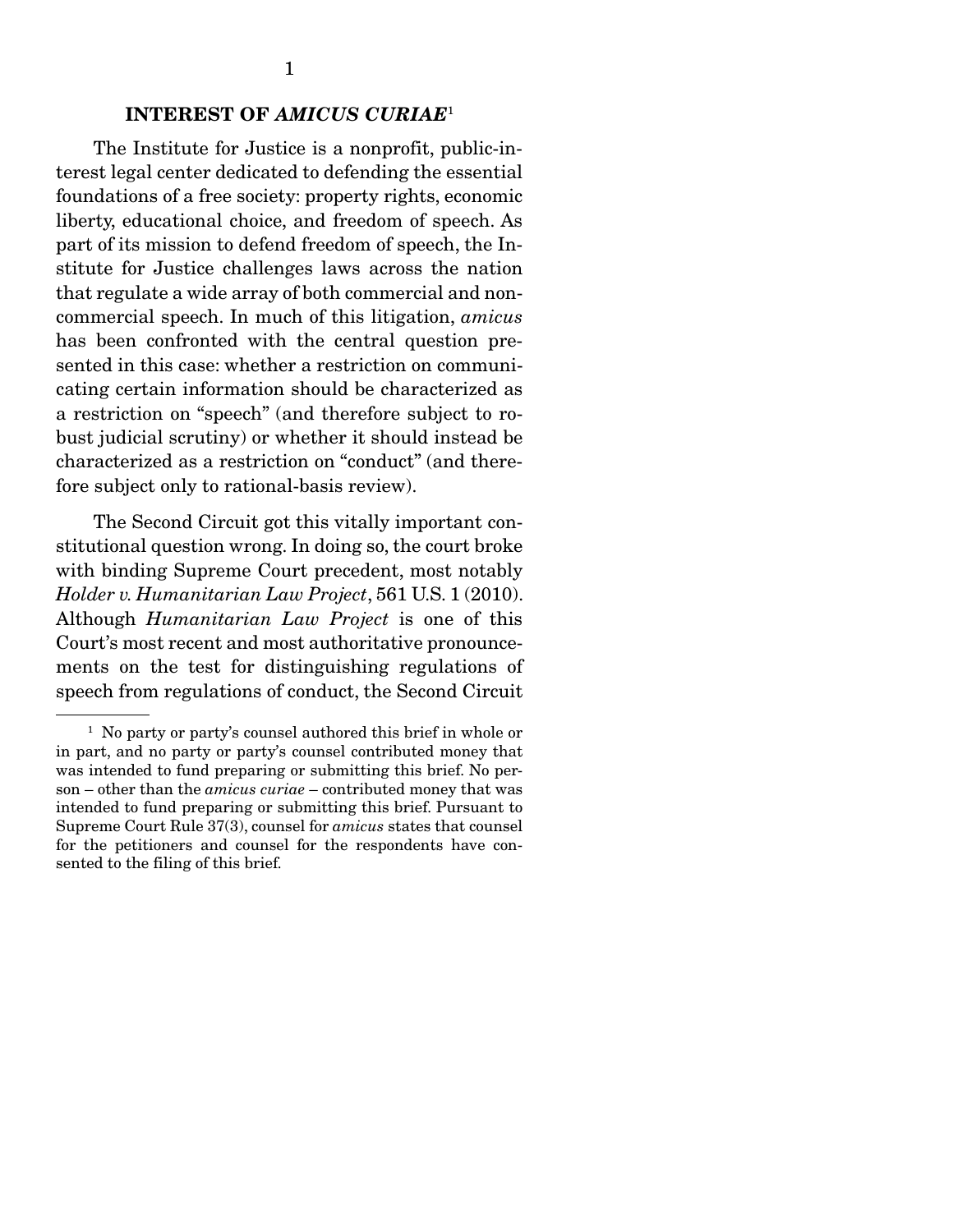overlooked that decision. *Amicus* is deeply concerned that this ruling, if allowed to stand, will undermine this important precedent and imperil the First Amendment rights of businesses and consumers throughout our nation.

#### SUMMARY OF ARGUMENT

--------------------------------- i ---------------------------------

 The central question in this appeal is whether New York's anti-surcharge law is a regulation of speech that must satisfy First Amendment scrutiny, or whether it is instead a regulation of conduct, to be evaluated under the more lenient rational-basis standard. Under this Court's decision in *Holder v. Humanitarian Law Project*, 561 U.S. 1 (2010), this is not a close call: New York's law operates as a restriction on speech that must be evaluated under the First Amendment.

 New York allows businesses to have two prices for products or services – a cash price and a credit-card price. But New York bans businesses from *saying* that they are charging a higher price for credit-card customers. Instead, to operate lawfully, businesses must label the price disparity as a "discount" for non-creditcard users instead of as a "surcharge" for credit-card users. In other words, the law's penalties are triggered solely by how a seller communicates its prices to customers. Under *Humanitarian Law Project*, that fact is dispositive, and makes New York General Business Law  $\S 518$  a regulation of speech, not conduct.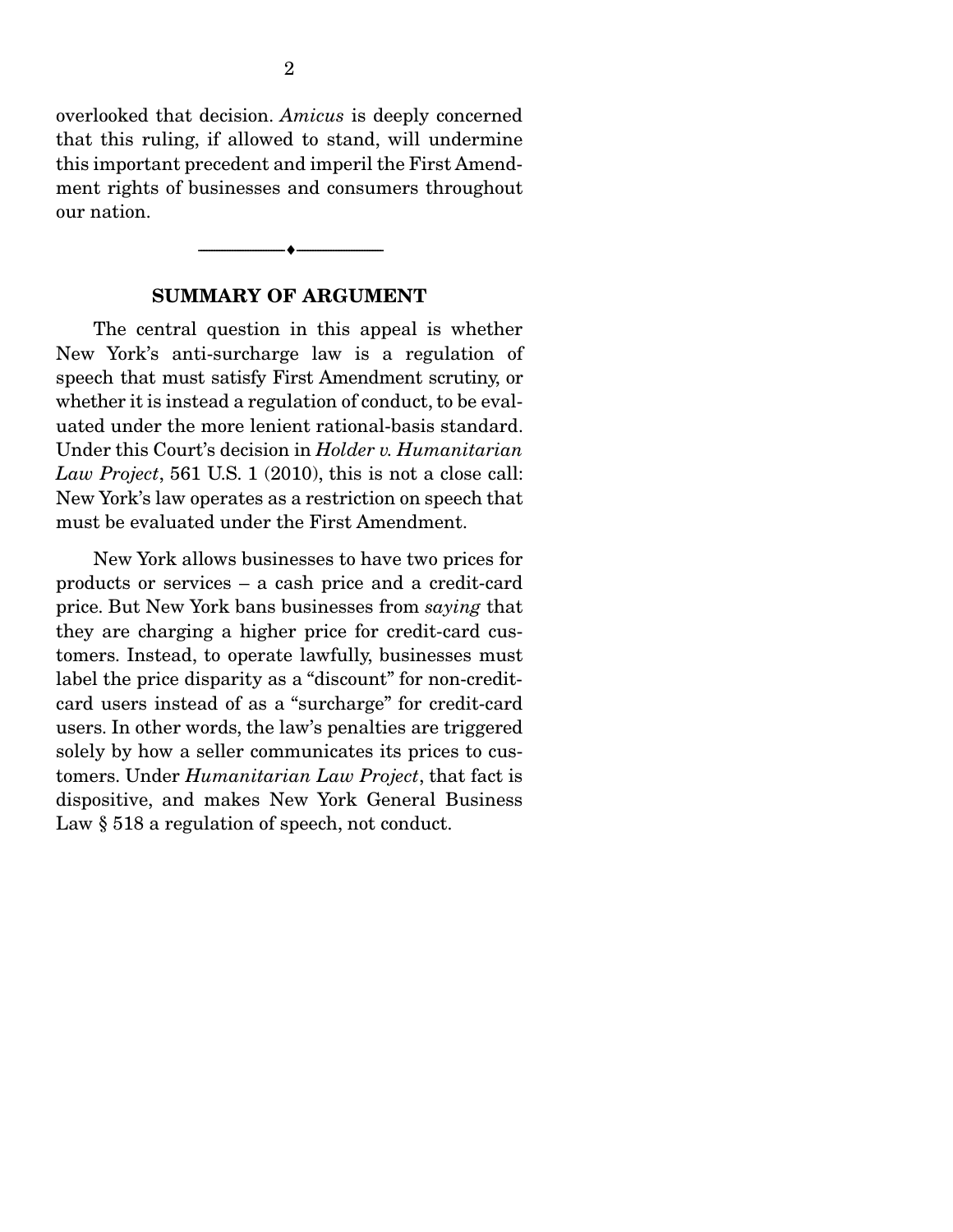The rule announced in *Humanitarian Law Project*  was not new, it is the same commonsense approach to distinguishing speech from conduct that this Court has applied in commercial-speech cases as far back as *Virginia State Board of Pharmacy v. Virginia Citizens Consumer Council, Inc.*, 425 U.S. 748 (1976). The decision below cannot be reconciled with this unbroken line of precedent, and for that reason must be reversed.

#### ARGUMENT

--------------------------------- i ---------------------------------

 New York's anti-surcharge provision limits buyerseller communications. For this reason, it must satisfy First Amendment scrutiny. Yet, the Second Circuit recast the law as regulating only "conduct," allowing it to dispose of Appellants' claim under mere rational-basis review. As explained in Section A, that conclusion cannot be reconciled with the Supreme Court's recent ruling in *Humanitarian Law Project*, 561 U.S. 1. As explained in Section B, *Humanitarian Law Project* was not unique in this regard, as it merely restated the commonsense approach this Court has always used in distinguishing speech from conduct, even in cases involving commercial speech.

### A. Under *Humanitarian Law Project*, Section 518 regulates speech because it is triggered by speech.

 The First Amendment issues in this case are controlled by *Humanitarian Law Project*, 561 U.S. 1 *–* one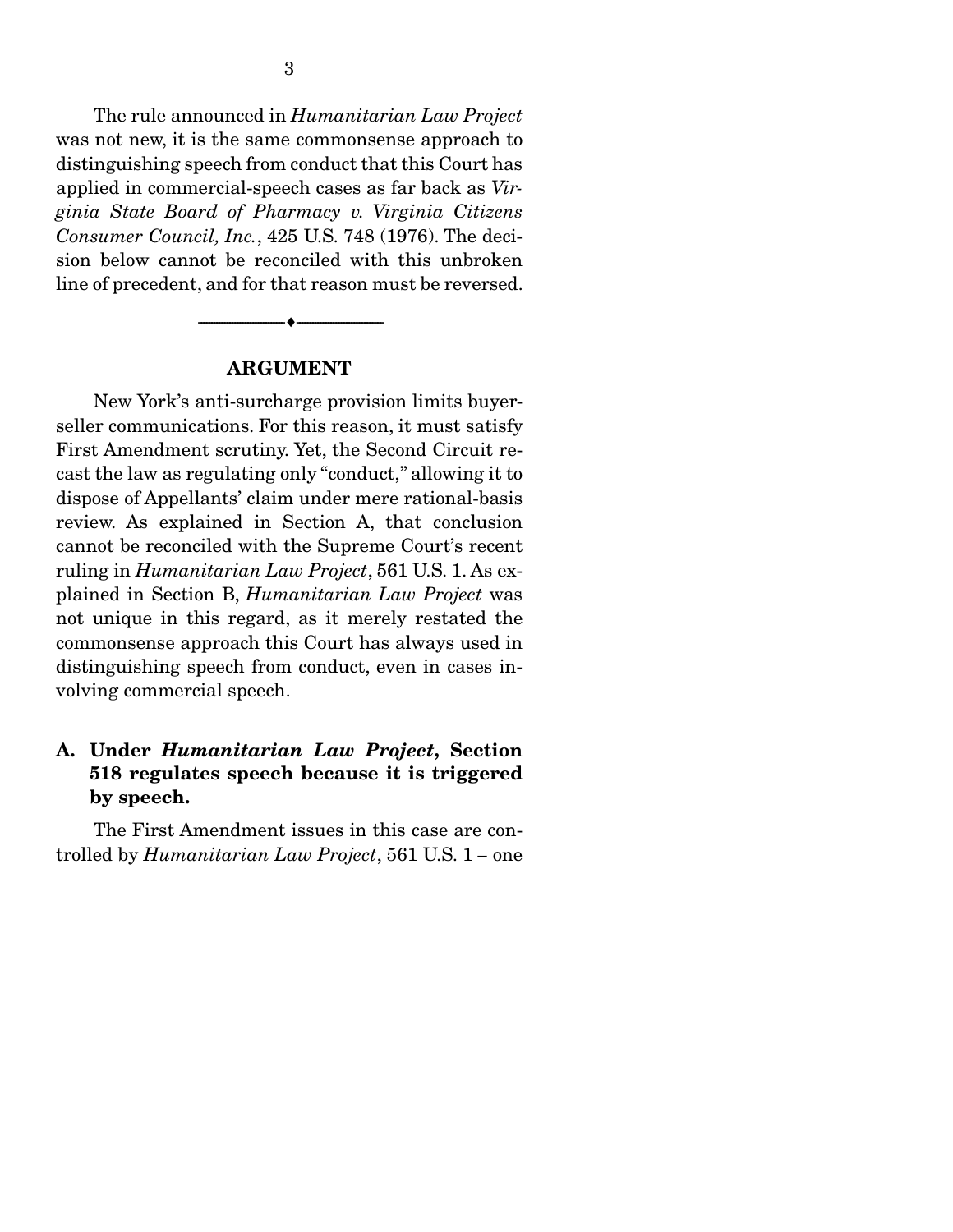of this Court's most recent and most authoritative pronouncements on the line between speech and conduct. In that case, the Court considered the constitutionality of a federal law that criminalized giving "material support" to designated foreign terrorists in the form of, among other aid, "training" and "expert advice or assistance." 18 U.S.C. § 2339B(g)(4); *see also Humanitarian Law Project*, 561 U.S. at 8-9. The plaintiffs – U.S. citizens and domestic organizations – wished to provide training and legal assistance to a covered terrorist group "on how to use humanitarian and international law to peacefully resolve disputes" and "how to petition various representative bodies such as the United Nations for relief." *Humanitarian Law Project*, 561 U.S. at 14-15. Put more simply, they wanted to give prohibited "material support" by communicating advice. *See id.*

 As in this case, the government defended the challenged law by arguing that it governed only conduct, and not speech. *Id.* at 26. But this Court emphatically and unanimously rejected that argument. *See id.* at 28 (majority opinion); *id.* at 42 (Breyer, J., dissenting).2 In so doing, the Court articulated a clear test for distinguishing speech from conduct, holding that the First Amendment is implicated whenever a law's applicability turns on the content of a speaker's message. *Id.* at 27-28 (majority opinion).

<sup>2</sup> Although Justice Breyer and two other Justices dissented from the majority's holding on the merits in *Humanitarian Law Project*, the dissenting Justices agreed with the majority that the challenged law was a restriction on speech, not conduct. 561 U.S. at 42 (Breyer, J., dissenting).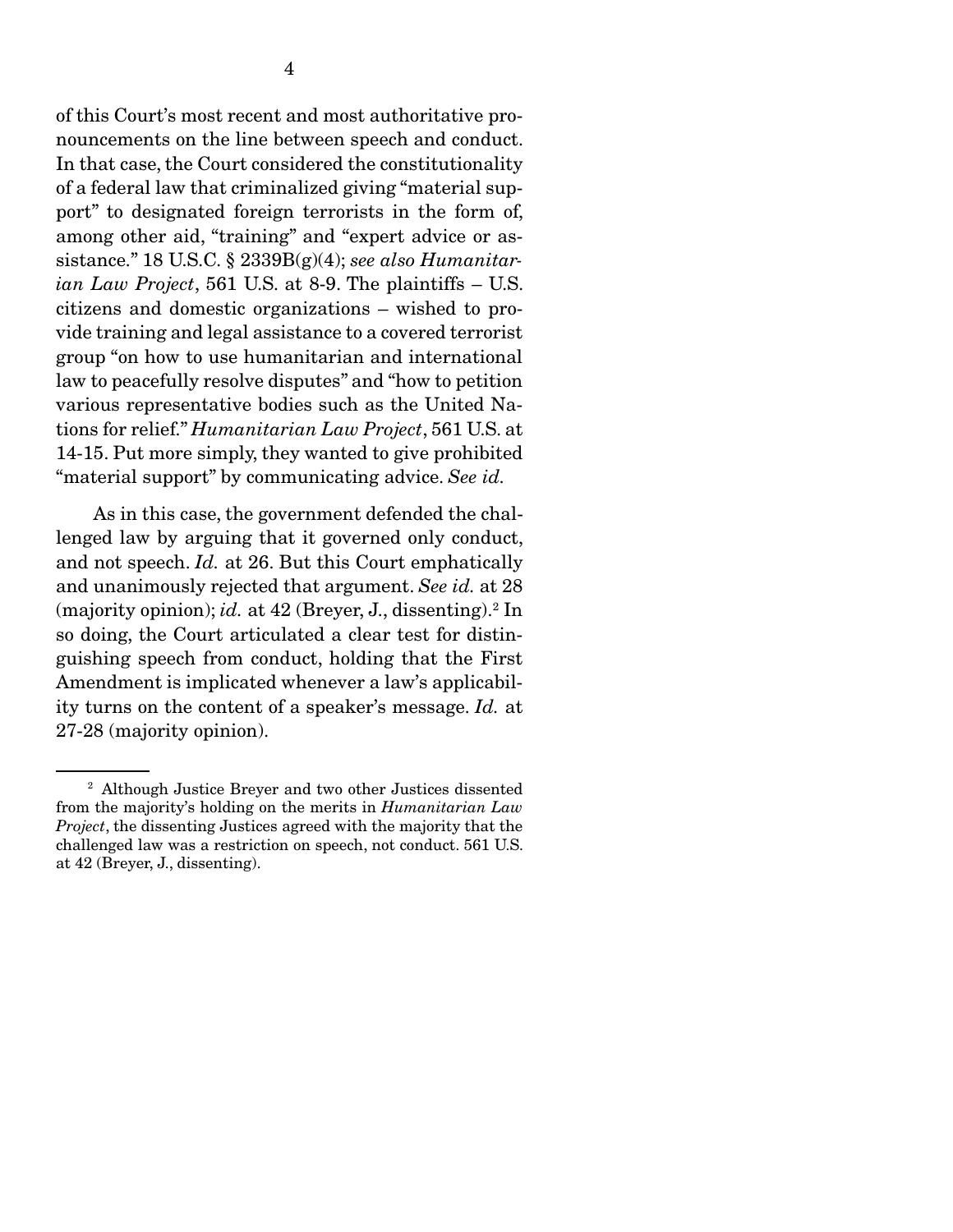Applying that test to the material-support prohibition, this Court concluded that the law "regulates speech on the basis of its content," because whether the plaintiffs could lawfully communicate with designated terrorist organizations "depends on what they say." *Id.* at 27. If their speech imparted a "specific skill" or conveyed advice derived from "specialized knowledge" – training on international law, for example – then it would be barred. By contrast, if their speech conveyed general or unspecialized knowledge, it would be lawful. Id. So framed, the material-support law targeted parties' speech and called for heightened First Amendment scrutiny. *Id.*<sup>3</sup> 

This reasoning applies with full force here. Petitioners may lawfully charge customers a higher price if they use credit cards than if they use any other form of payment. What New York's anti-surcharge law restricts is merely how sellers convey that price gap to consumers. In other words, the business owners' risk of criminal prosecution entirely "depends on what they say." *Humanitarian Law Project*, 561 U.S. at 27. If they phrase the price difference as a discount for non-creditcard transactions, then no crime has been committed.

<sup>3</sup> Unlike Respondents – and the decision of the court below – the government in *Humanitarian Law Project* did not advocate against all First Amendment scrutiny of the challenged law. *See*  561 U.S. at 26-27 (majority opinion). Instead, the government argued for intermediate scrutiny under *United States v*. *O'Brien*, 391 U.S. 367, 376-77 (1968). Thus, New York's position in this case is even more extreme than the argument that this Court unanimously rejected in *Humanitarian Law Project*.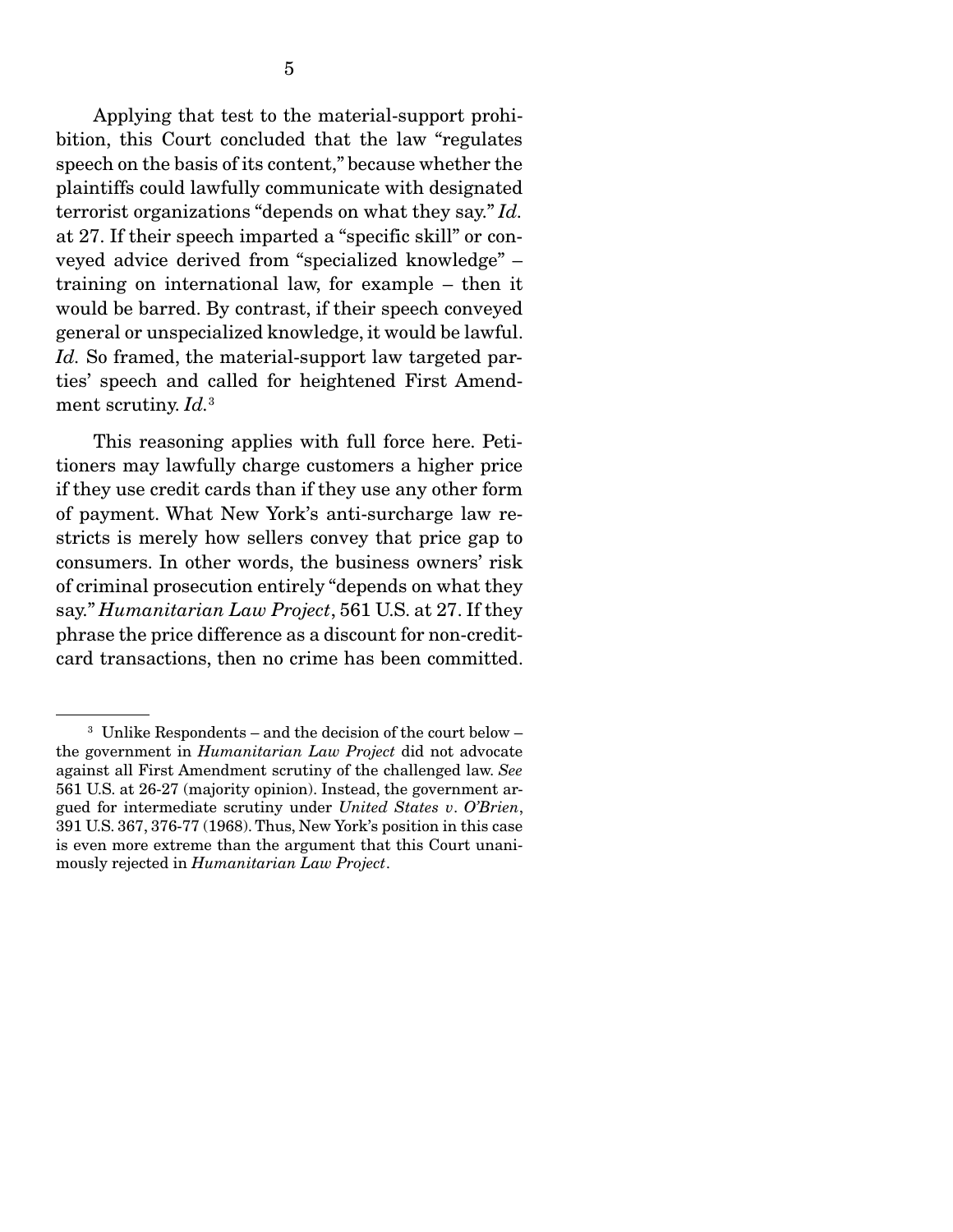But if they phrase the difference as an added cost for credit-card users, then they are breaking the law.

 Because the only difference between a lawful "discount" and an illegal "surcharge" boils down to whether a speaker uses the government's preferred phrasing, "the conduct triggering coverage under the statute consists of communicating a message." *Id.* at 28. Accordingly, the anti-surcharge provision must be reviewed as a content-based restriction on speech.

 Indeed, New York's restriction is even more clearly speech-oriented than the law at issue in *Humanitarian Law Project.* In that case, the federal material-support law barred many types of aid to terrorist groups, including obvious non-speech conduct such as furnishing "safehouses" and "lethal substances." 18 U.S.C. §§ 2339A(b)(1), 2339B(g)(4). For this reason, it could be argued that the law "*generally* function[ed] as a regulation of conduct." *Humanitarian Law Project*, 561 U.S. at 27. But the same cannot be said for the anti-surcharge provision. Unlike the material-support law, New York's law operates as a limit on speech alone; it is triggered exclusively by speech and therefore must be subject to the First Amendment.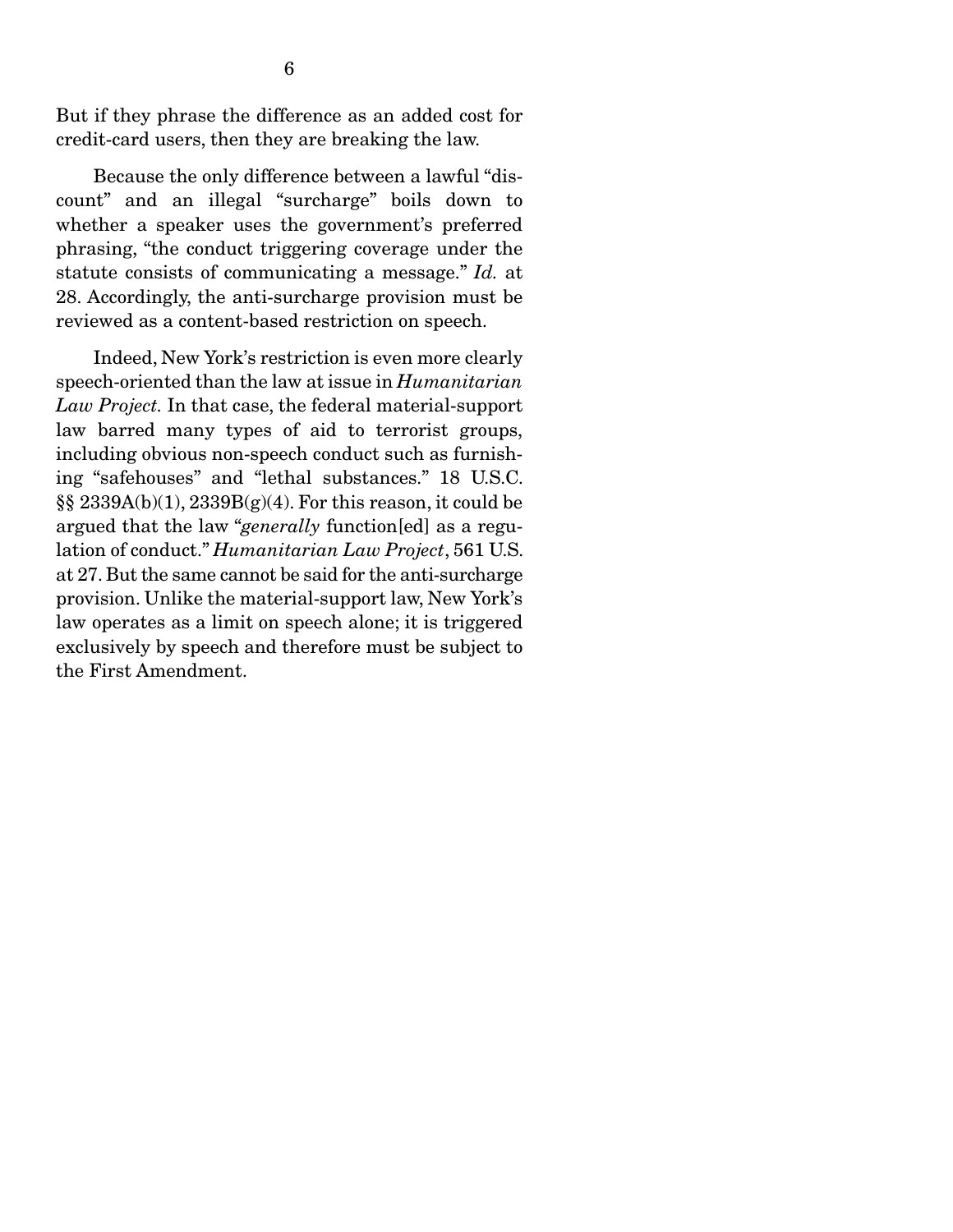Although *Humanitarian Law Project* was not itself a commercial-speech case, the commonsense approach this Court took in that decision to distinguishing speech from conduct is similar to that which this Court has historically employed in commercial-speech cases as far back as this Court's seminal decision in *Virginia Board of Pharmacy v. Virginia Citizens Consumer Council, Inc.*, 425 U.S. 748 (1976). In that case, this Court considered the constitutionality of a Virginia law that prohibited licensed pharmacists from engaging in "unprofessional conduct." *Id.* at 752. Yet despite being nominally a regulation of "conduct," this Court had no trouble recognizing that, as applied to the conduct of "advertising of the price for any prescription drug," the law was triggered exclusively by speech. *Id.* Accordingly, this Court analyzed the law as a regulation of commercial speech, ultimately holding it unconstitutional.

 From that point on, this Court's analysis in commercial-speech cases has regularly looked to whether the application of a challenged regulation was triggered by speech or by conduct. That is why this Court determined that the First Amendment was implicated by rules of professional "conduct" that regulated an attorney's right to describe himself as a specialist on his letterhead. *Peel v. Attorney Registration & Discipline Comm'n of Ill.*, 496 U.S. 91, 104-05 (1990). And it is also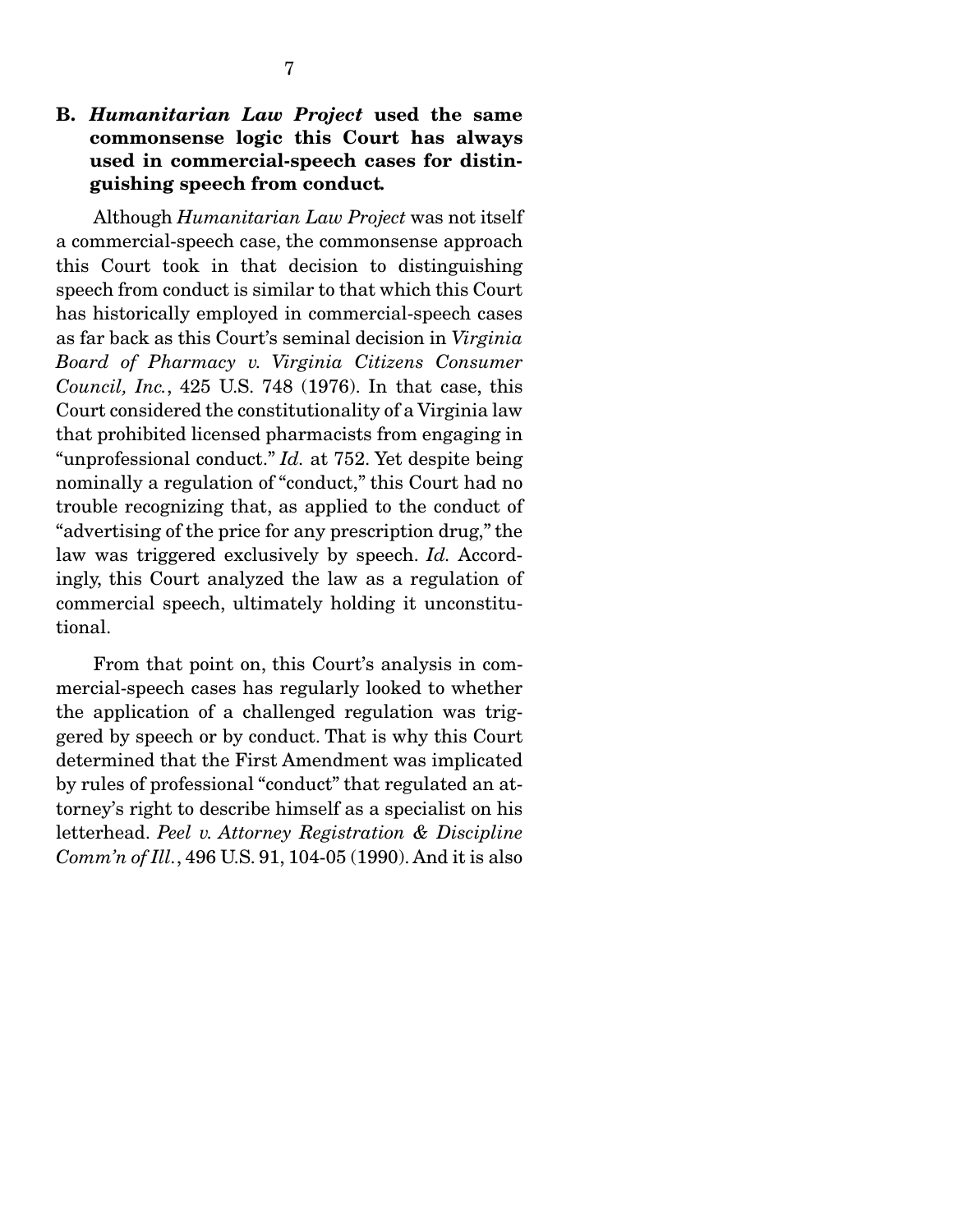why, in *Village of Hoffman Estates v. Flipside, Hoffman Estates, Inc.*, this Court held that the First Amendment was not implicated by a drug-paraphernalia ordinance that regulated the display of merchandise, rather than the communication of any information about that merchandise. 455 U.S. 489, 496 (1982). What these cases make clear is that the distinction between a regulation of speech and a regulation of conduct is, ultimately, a practical inquiry that turns on how the law is enforced in the real world.

 The implications of these precedents for this case are best illustrated by the contrast between the decision below and the decision of the U.S. Court of Appeals for the Eleventh Circuit in *Dana's Railroad Supply v. Attorney General of Florida*, 807 F.3d 1235 (11th Cir. 2015), which considered the constitutionality of Florida's nearly identical anti-surcharge law. Unlike the court below, the Eleventh Circuit easily concluded that Florida's anti-surcharge law was a regulation of speech, rather than conduct, and it did so by looking at how the law was enforced in the real world. Recognizing that the challenged statute was the logical equivalent of banning restaurants from selling half-empty beverages while expressly allowing half-full ones, the Eleventh Circuit concluded that the law was triggered by descriptions of whether a price differential was a credit-card surcharge or a cash discount, rather than by the prices themselves, which were unregulated. *Id.* at 1245-46. As the Eleventh Circuit put it, the "surcharge ban" would be more accurately described as the "surcharges-are-fine-just-don't-call-them-that law." *Id.*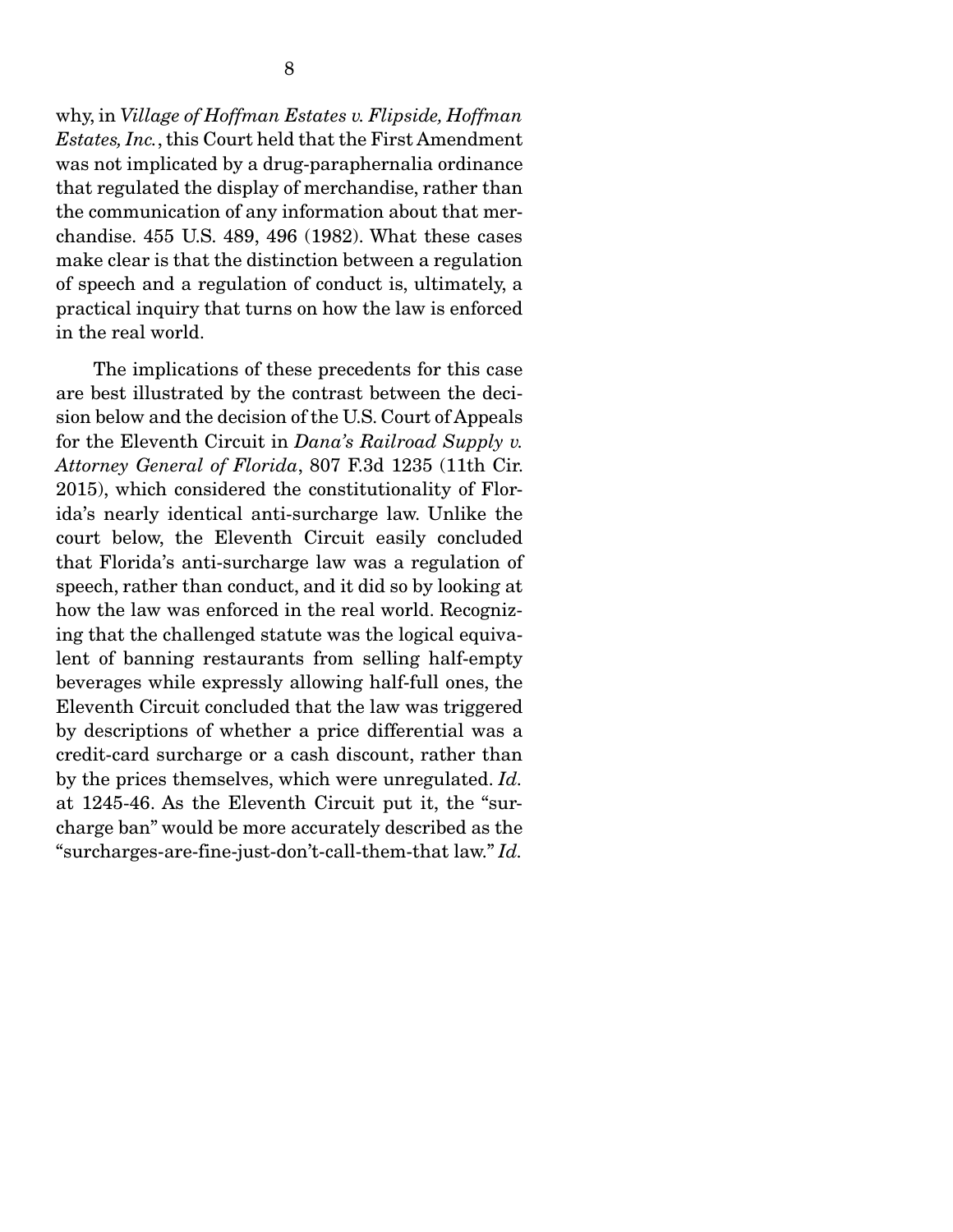at 1245. And thus, because the application of the law was triggered by speech, First Amendment scrutiny applied. *Id.*

 That was the correct approach, and it is the approach this Court should take here. Doing otherwise, and holding that New York's anti-surcharge law is a regulation of conduct, rather than speech, would not only be a break with decades of this Court's previous precedent on the speech/conduct distinction, it would also sow confusion in an area of the law that this Court has long treated as involving nothing more than practical, commonsense reasoning about how regulations in the commercial realm are actually enforced. Accordingly, this Court should reverse the decision of the Second Circuit and hold that Section 518 is a regulation of speech that must be analyzed as such.

--------------------------------- i ---------------------------------